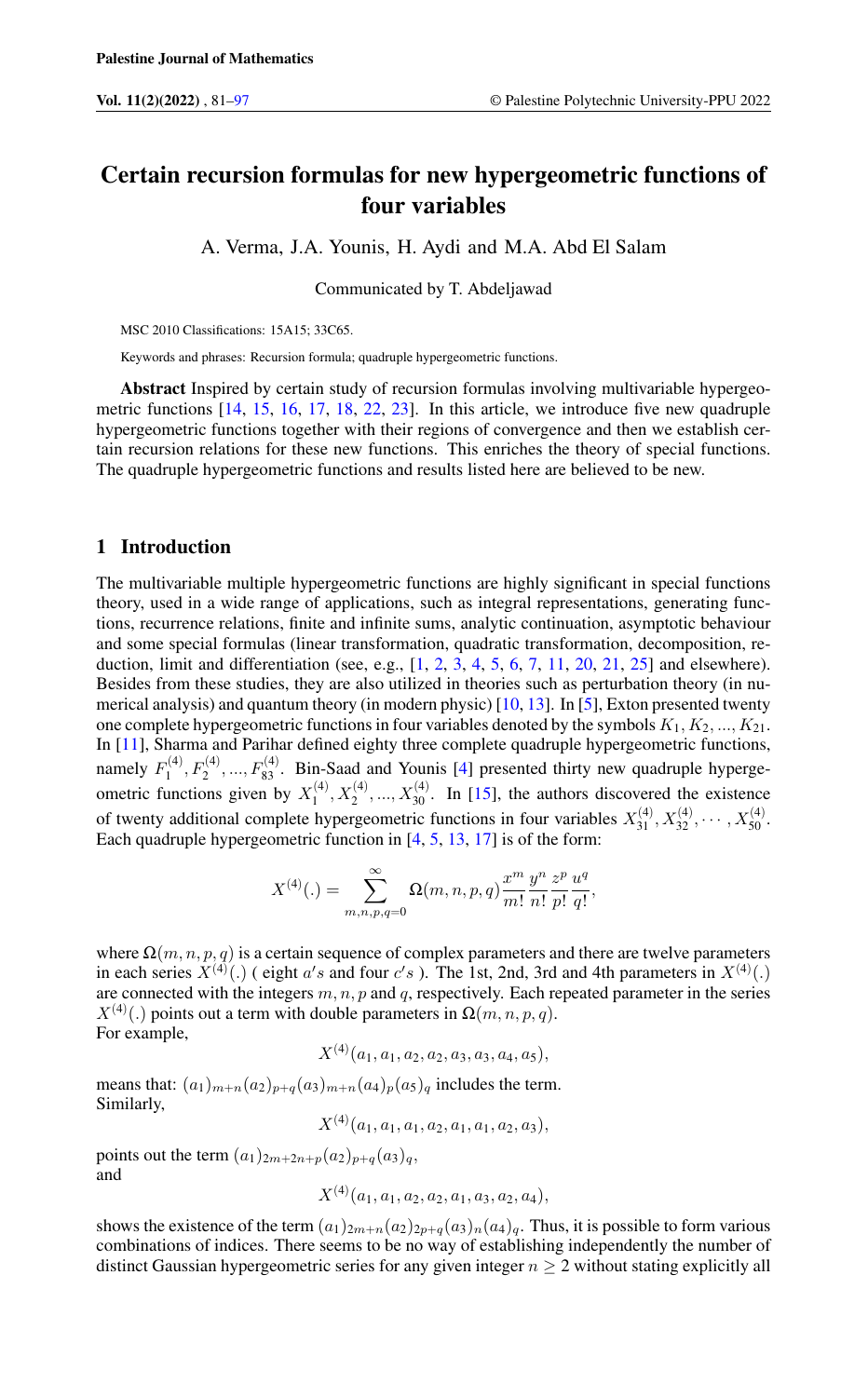such series. Thus, in every situation with  $n = 4$ , one ought to begin by actually constructing the set just as in the case  $n = 3$  (see [\[18\]](#page-16-3)).

By using the conventions and notations above, we define the following quadruple hypergeometric functions:

$$
X_{100}^{(4)}(a_1, a_1, a_2, a_2, a_1, a_3, a_2, a_4; c_1, c_2, c_1, c_2; x, y, z, u)
$$
  
= 
$$
\sum_{m,n,p,q=0}^{\infty} \frac{(a_1)_{2m+n}(a_2)_{2p+q}(a_3)_n(a_4)_q x^m y^n}{(c_1)_{m+p}(c_2)_{n+q}} \frac{x^m}{m!} \frac{y^n}{n!} \frac{z^p}{p!} \frac{u^q}{q!};
$$
  

$$
\left(|x| < \frac{1}{4}, |y| < 1, |z| < \frac{1}{4}, |u| < 1\right),
$$
  

$$
X_{101}^{(4)}(a_1, a_1, a_2, a_2, a_1, a_3, a_2, a_4; c_1, c_2, c_2, c_1; x, y, z, u)
$$
 (1.1)

$$
X_{101}^{(4)}(a_1, a_1, a_2, a_2, a_1, a_3, a_2, a_4; c_1, c_2, c_2, c_1; x, y, z, u)
$$
  
= 
$$
\sum_{m,n,p,q=0}^{\infty} \frac{(a_1)_{2m+n}(a_2)_{2p+q}(a_3)_n(a_4)_q x^m y^n}{(c_1)_{m+q}(c_2)_{n+p}} \frac{x^m y^n}{m!} \frac{z^p}{n!} \frac{u^q}{p!} ;
$$
  

$$
\left(|x| < \frac{1}{4}, |y| < 1, |z| < \frac{1}{4}, |u| < 1\right), \tag{1.2}
$$

$$
X_{102}^{(4)}(a_1, a_1, a_2, a_2, a_1, a_3, a_2, a_4; c, c, c, c; x, y, z, u)
$$
  
= 
$$
\sum_{m,n,p,q=0}^{\infty} \frac{(a_1)_{2m+n}(a_2)_{2p+q}(a_3)_n(a_4)_q x^m y^n z^p u^q}{(c)_{m+n+p+q}} \frac{y^n}{m!} \frac{z^p u^q}{n!} \frac{y^q}{p!} \frac{z^p u^q}{q!};
$$
  

$$
\left(|x| < \frac{1}{4}, |y| < 1, |z| < \frac{1}{4}, |u| < 1\right), \tag{1.3}
$$

$$
X_{103}^{(4)}(a_1, a_1, a_2, a_2, a_1, a_2, a_3, a_3; c_1, c_2, c_3, c_4; x, y, z, u)
$$
  
= 
$$
\sum_{m,n,p,q=0}^{\infty} \frac{(a_1)_{2m+n}(a_2)_{n+p+q}(a_3)_{p+q}}{(c_1)_m (c_2)_n (c_3)_p (c_4)_q} \frac{x^m}{m!} \frac{y^n}{n!} \frac{z^p}{p!} \frac{u^q}{q!};
$$
  

$$
\left(|x| < \frac{1}{4}, |y| < 1, |z| < 1, |u| < 1\right),
$$
 (1.4)

$$
X_{104}^{(4)}(a_1, a_1, a_2, a_2, a_1, a_2, a_3, a_3; c_1, c_1, c_2, c_3; x, y, z, u)
$$
  
= 
$$
\sum_{m,n,p,q=0}^{\infty} \frac{(a_1)_{2m+n}(a_2)_{n+p+q}(a_3)_{p+q}}{(c_1)_{m+n}(c_2)_p(c_3)_q} \frac{x^m}{m!} \frac{y^n}{n!} \frac{z^p}{p!} \frac{u^q}{q!};
$$
  

$$
\left(|x| < \frac{1}{4}, |y| < 1, |z| < 1, |u| < 1\right), \tag{1.5}
$$

where  $(a)_n$  is the well-known Pochhammer symbol given by

$$
(a)_n := \begin{cases} 1, & (n = 0) \\ a(a+1)...(a+n-1), & (n \in \mathbb{N} := \{1, 2, ...\}) \\ = \frac{\Gamma(a+n)}{\Gamma(a)}, \end{cases}
$$

 $\Gamma(a)$  is the well-known Gamma function defined by

$$
\Gamma(a) = \int_0^\infty e^{-t} t^{a-1} dt, \quad (Re(a) > 0).
$$

Many authors have investigated several recursion formulas involving classical hypergeomet-ric functions. In [\[8\]](#page-15-12), Opps et al. introduced the recursion formulas for Appell's function  $F_2$  and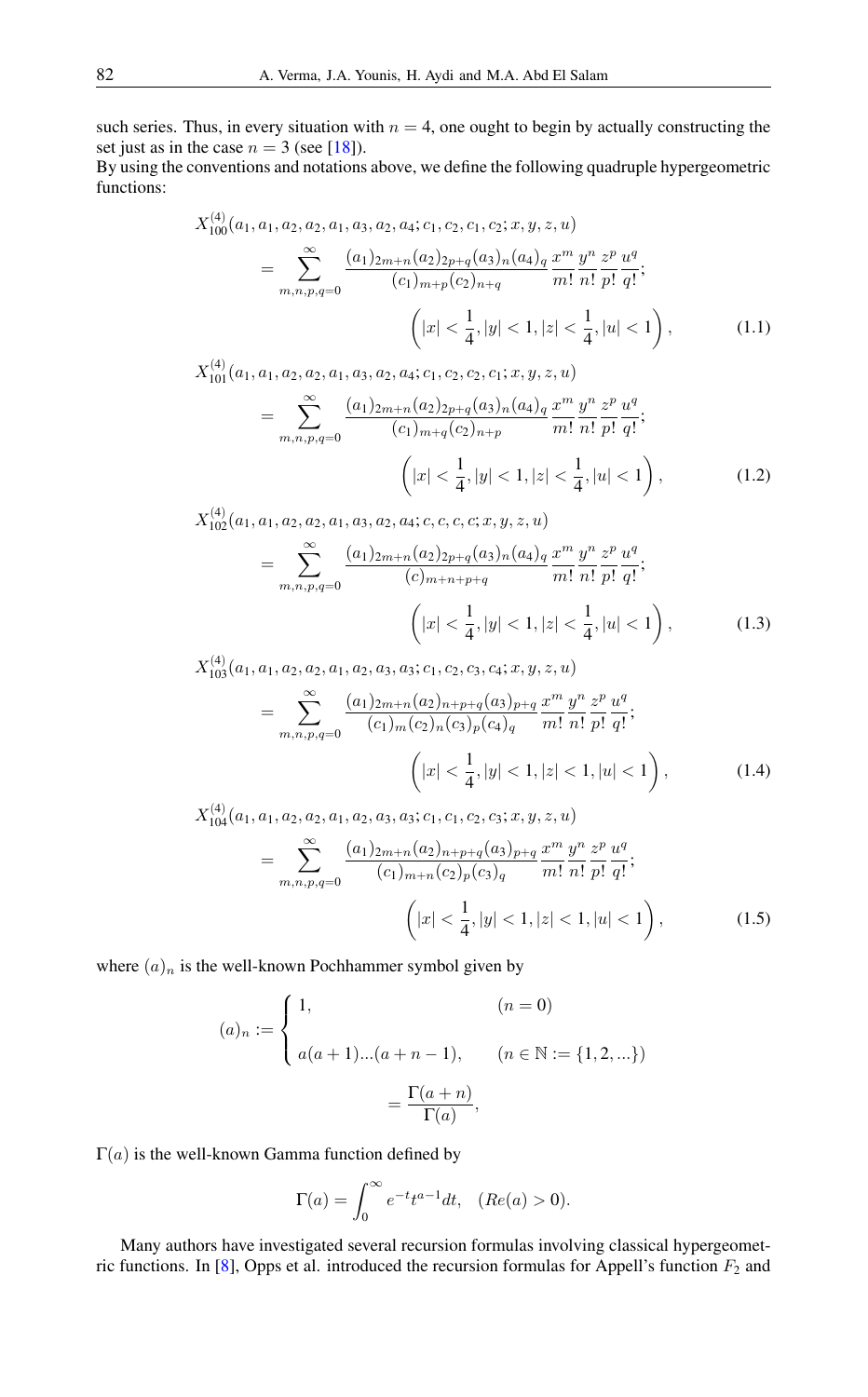gave its applications to radiation field problems. Wang [\[16\]](#page-16-1) presented the recursion formulas for Appell functions  $F_1, F_2, F_3$  and  $F_4$ . Sahai and Verma [\[9,](#page-15-13) [12\]](#page-15-14) established the recursion formulas for Lauricella's triple functions, Srivastava hypergeometric functions in three variables,  $k$ -variable Lauricella functions and the Srivastava-Daoust and related multivariable hypergeometric functions. In [\[10,](#page-15-10) [11,](#page-15-9) [17\]](#page-16-2), it was given the recursion formulas for Srivastava general triple hypergeometric function, Exton's triple hypergeometric functions and certain quadruple hypergeometric functions. In this paper, we aim to establish certain recursion formulas related to the functions  $X_i^{(4)}$   $(i = 100, 101, ..., 104)$ .

In the following, some abbreviated notations are used in this paper. We, for example, write:  $\cdot X_{100}^{(4)}$  for the function  $X_{100}^{(4)}$   $(a_1, a_1, a_2, a_2, a_1, a_3, a_2, a_4; c_1, c_2, c_1, c_2; x, y, z, u)$ .  $\bullet X_{100}^{(4)}(a_2+n) \text{ for } X_{100}^{(4)}(a_1,a_1,a_2+n,a_2+n,a_1,a_3,a_2+n,a_4;c_1,c_2,c_1,c_2;x,y,z,u).$ •The notation  $X_{100}^{(4)}(a_2 + n, c_2 + n_1)$  stands for:  $X_{100}^{(4)}$   $(a_1, a_1, a_2 + n, a_2 + n, a_1, a_3, a_2 + n, a_4; c_1, c_2 + n_1, c_1, c_2 + n_1; x, y, z, u)$ , etc.

### 2 Main Results

Here, we establish the recursion formulas for the functions  $X_{100}^{(4)}$ ,  $X_{101}^{(4)}$ , ...,  $X_{104}^{(4)}$ . Throughout the paper, n denotes a non-negative integer.

**Theorem 2.1.** *The following recursion formulas hold true for the numerator parameter*  $a_1$ ,  $a_2$ ,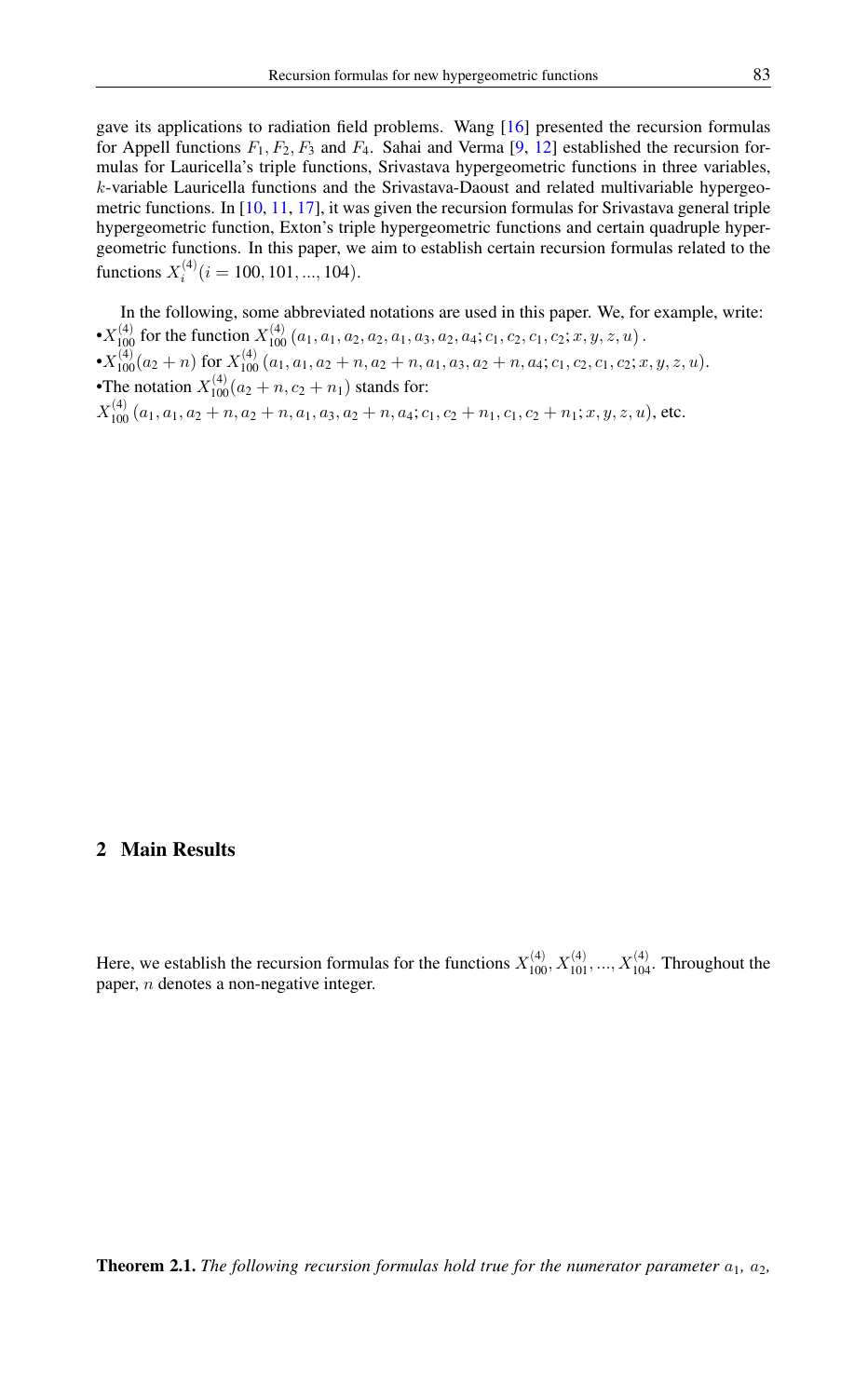$a_3$ ,  $a_4$  of the  $X_{100}^{(4)}$ .

$$
X_{100}^{(4)}(a_1+n) = X_{100}^{(4)} + \frac{2x}{c_1} \sum_{n_1=1}^n (a_1+n_1) X_{100}^{(4)}(a_1+1+n_1, c_1+1)
$$
  
+ 
$$
\frac{ya_3}{c_2} \sum_{n_1=1}^n X_{100}^{(4)}(a_1+n_1, a_3+1, c_2+1),
$$
 (2.1)

<span id="page-3-1"></span>
$$
X_{100}^{(4)}(a_1 - n) = X_{100}^{(4)} - \frac{2x}{c_1} \sum_{n_1=1}^{n} (a_1 + 1 - n_1) X_{100}^{(4)}(a_1 + 2 - n_1, c_1 + 1)
$$

$$
- \frac{ya_3}{c_2} \sum_{n_1=1}^{n} X_{100}^{(4)}(a_1 + 1 - n_1, a_3 + 1, c_2 + 1), \tag{2.2}
$$

<span id="page-3-3"></span><span id="page-3-2"></span>
$$
X_{100}^{(4)}(a_2+n) = X_{100}^{(4)} + \frac{2z}{c_1} \sum_{n_1=1}^n (a_2+n_1) X_{100}^{(4)}(a_2+1+n_1, c_1+1)
$$
  
 
$$
+ \frac{ua_4}{c_2} \sum_{n_1=1}^n X_{100}^{(4)}(a_2+n_1, a_4+1, c_2+1), \tag{2.3}
$$

$$
X_{100}^{(4)}(a_2 - n) = X_{100}^{(4)} - \frac{2z}{c_1} \sum_{n_1=1}^{n} (a_2 + 1 - n_1) X_{100}^{(4)}(a_2 + 2 - n_1, c_1 + 1)
$$

$$
- \frac{ua_4}{c_2} \sum_{n_1=1}^{n} X_{100}^{(4)}(a_2 + 1 - n_1, a_4 + 1, c_2 + 1), \tag{2.4}
$$

$$
X_{100}^{(4)}(a_3+n) = X_{100}^{(4)} + \frac{ya_1}{c_2} \sum_{n_1=1}^{n} X_{100}^{(4)}(a_1+1, a_3+n_1, c_2+1),
$$
\n(2.5)

$$
X_{100}^{(4)}(a_3 - n) = X_{100}^{(4)} - \frac{ya_1}{c_2} \sum_{n_1=1}^{n} X_{100}^{(4)}(a_1 + 1, a_3 + 1 - n_1, c_2 + 1), \tag{2.6}
$$

$$
X_{100}^{(4)}(a_4+n) = X_{100}^{(4)} + \frac{ua_2}{c_2} \sum_{n_1=1}^{n} X_{100}^{(4)}(a_2+1, a_4+n_1, c_2+1),
$$
\n(2.7)

$$
X_{100}^{(4)}(a_4 - n) = X_{100}^{(4)} - \frac{ua_2}{c_2} \sum_{n_1=1}^{n} X_{100}^{(4)}(a_2 + 1, a_4 + 1 - n_1, c_2 + 1). \tag{2.8}
$$

*Proof.* From the definition of the hypergeometric function  $X_{100}^{(4)}$  and the relation

<span id="page-3-4"></span><span id="page-3-0"></span>
$$
(a_1 + 1)_{2m+n} = (a_1)_{2m+n} \left( 1 + \frac{2m}{a_1} + \frac{n}{a_1} \right)
$$
 (2.9)

we obtain the following contiguous relation:

$$
X_{100}^{(4)}(a_1 + 1) \tag{2.10}
$$
\n
$$
(a_1 - 2x) \tag{2.11}
$$

$$
= X_{100}^{(4)} + \frac{2x}{c_1}(a_1 + 1) X_{100}^{(4)}(a_1 + 2, c_1 + 1) + \frac{y a_3}{c_2} X_{100}^{(4)}(a_1 + 1, a_3 + 1, c_2 + 1). \tag{2.11}
$$

To obtain a contiguous relation for  $X_{100}^{(4)}(a_1 + 2)$ , we replace  $a_1 \rightarrow a_1 + 1$  in (2.11) and simplify.<br>This leads to

$$
X_{100}^{(4)}(a_1 + 2) = X_1 + \frac{2x_1}{c_1} \sum_{n_1=1}^{2} (a_1 + n_1) X_{100}^{(4)}(a_1 + n_1 + 1, c_1 + 1)
$$
  
+ 
$$
\frac{ya_3}{c_2} \sum_{n_1=1}^{2} X_{100}^{(4)}(a_1 + n_1, a_3 + 1, c_2 + 1).
$$
 (2.12)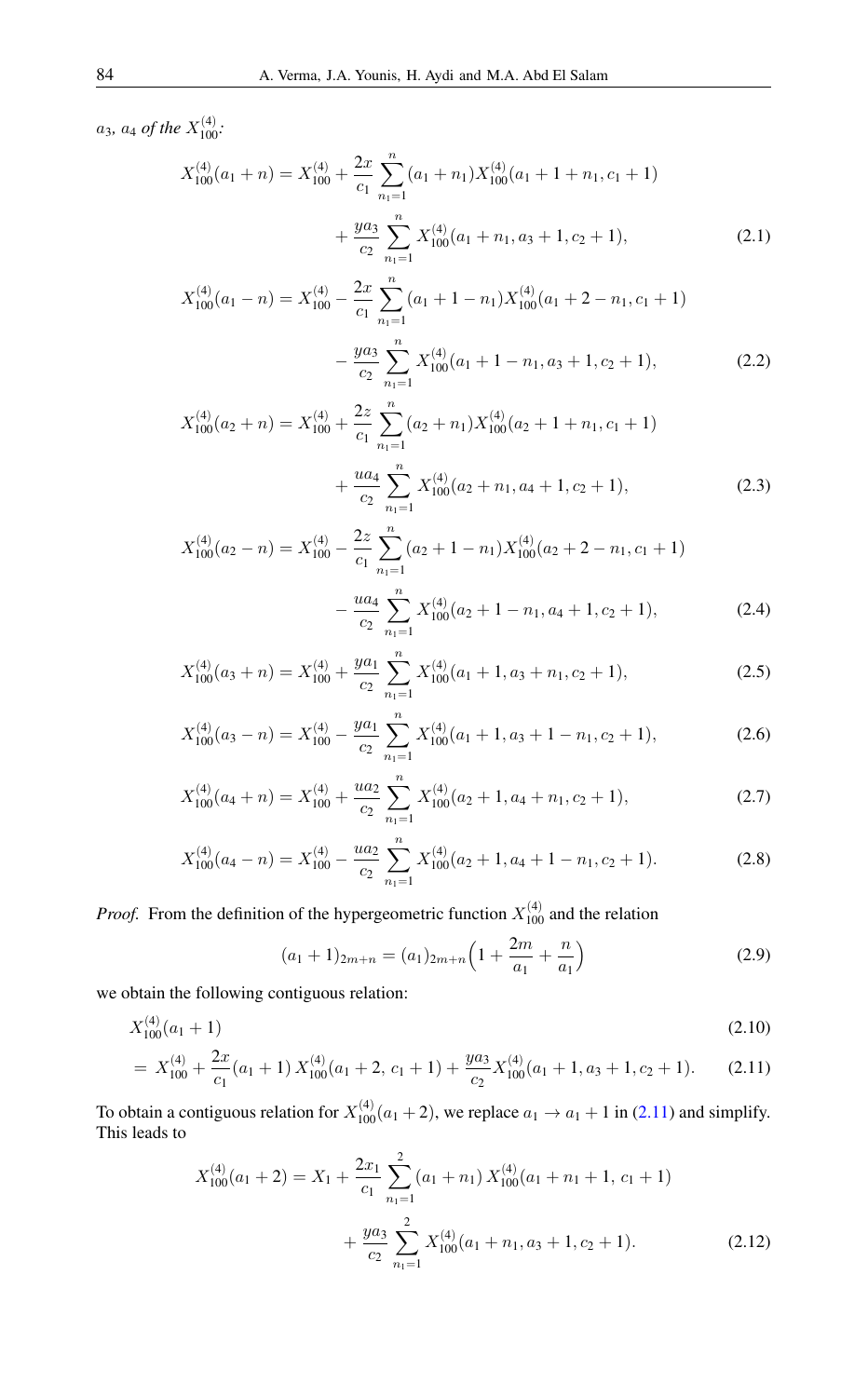Iterating this process *n* times, we obtain  $(2.1)$ . For the proof of  $(2.2)$ , replace the parameter  $a_1 \rightarrow a_1 - 1$  in [\(2.11\)](#page-3-0). This gives

$$
X_{100}^{(4)}(a_1 - 1) = X_1 - \frac{2x}{c_1} a_1 X_{100}^{(4)}(a_1 + 1, c_1 + 1) - \frac{y a_3}{c_2} X_{100}^{(4)}(a_3 + 1, c_2 + 1). \tag{2.13}
$$

Iteratively, we get  $(2.2)$ .

The recursion formulas from  $(2.3)-(2.8)$  $(2.3)-(2.8)$  $(2.3)-(2.8)$  can be proved in a similar manner.

**Theorem 2.2.** *The following recursion formulas hold true for the numerator parameter*  $a_3$ ,  $a_4$  *of the*  $X_{100}^{(4)}$ *:* 

$$
X_{100}^{(4)}(a_3+n)
$$
  
= 
$$
\sum_{n_1 \le n} {n \choose n_1} \frac{(a_1)_{n_1} y^{n_1}}{(c_2)_{n_1}} X_{100}^{(4)}(a_1+n_1, a_3+n_1, c_2+n_1),
$$
 (2.14)

$$
X_{100}^{(4)}(a_3 - n)
$$
  
= 
$$
\sum_{n_1 \le n} {n \choose n_1} \frac{(a_1)_{n_1} (-y)^{n_1}}{(c_2)_{n_1}} X_{100}^{(4)}(a_1 + n_1, c_2 + n_1),
$$
 (2.15)

$$
X_{100}^{(4)}(a_4+n)
$$
  
= 
$$
\sum_{n_1 \le n} {n \choose n_1} \frac{(a_2)_{n_1} u^{n_1}}{(c_2)_{n_1}} X_{100}^{(4)}(a_2+n_1, a_4+n_1, c_2+n_1),
$$
 (2.16)

$$
X_{100}^{(4)}(a_4 - n)
$$
  
= 
$$
\sum_{n_1 \le n} {n \choose n_1} \frac{(a_2)_{n_1}(-u)^{n_1}}{(c_2)_{n_1}} X_{100}^{(4)}(a_2 + n_1, c_2 + n_1).
$$
 (2.17)

*Proof.* Using the definition of  $X_{100}^{(4)}$  and the relation

<span id="page-4-0"></span>
$$
(a_3 + 1)_n = (a_3)_n \left(1 + \frac{n}{a_2}\right),\tag{2.18}
$$

we get

$$
X_{100}^{(4)}(a_3+1) = X_{100}^{(4)} + \frac{a_1 y}{c_2} X_{100}^{(4)}(a_1+1, a_3+1, c_2+1). \tag{2.19}
$$

Replace  $a_3 \rightarrow a_3 + 1$  in [\(2.19\)](#page-4-0) to get

$$
X_{100}^{(4)}(a_3+2) = X_{100}^{(4)} + \frac{a_1 y}{c_2} X_{100}^{(4)}(a_1+1, a_3+1, c_1+1)
$$
  
+ 
$$
\frac{a_1 y}{c_2} \left[ X_{100}^{(4)}(a_1+1, a_3+1, c_1+1) + \frac{(a_1+1)y}{(c_2+1)} X_{100}^{(4)}(a_1+2, a_2+2, c_1+2) \right].
$$
 (2.20)

Simplifying, we get

$$
X_{100}^{(4)}(a_3 + 2) = X_{100}^{(4)} + \frac{2a_1y}{c_2} X_{100}^{(4)}(a_1 + 1, a_3 + 1, c_2 + 1) + \frac{(a_1)_2 y^2}{(c_2)_2} X_{100}^{(4)}(a_1 + 2, a_3 + 2, c_2 + 2).
$$
 (2.21)

Iterating this process *n* times, we get  $(2.14)$ . Proof of  $(2.15)$  is similar.

By using Pascal's identity, the recursion formulas [\(2.14\)](#page-4-1) and [\(2.15\)](#page-4-2) can also be proved by an induction method.  $\Box$ 

The recursion formulas from  $(2.16)-(2.17)$  $(2.16)-(2.17)$  $(2.16)-(2.17)$  can be proved in a similar manner.

<span id="page-4-4"></span><span id="page-4-3"></span><span id="page-4-2"></span><span id="page-4-1"></span> $\Box$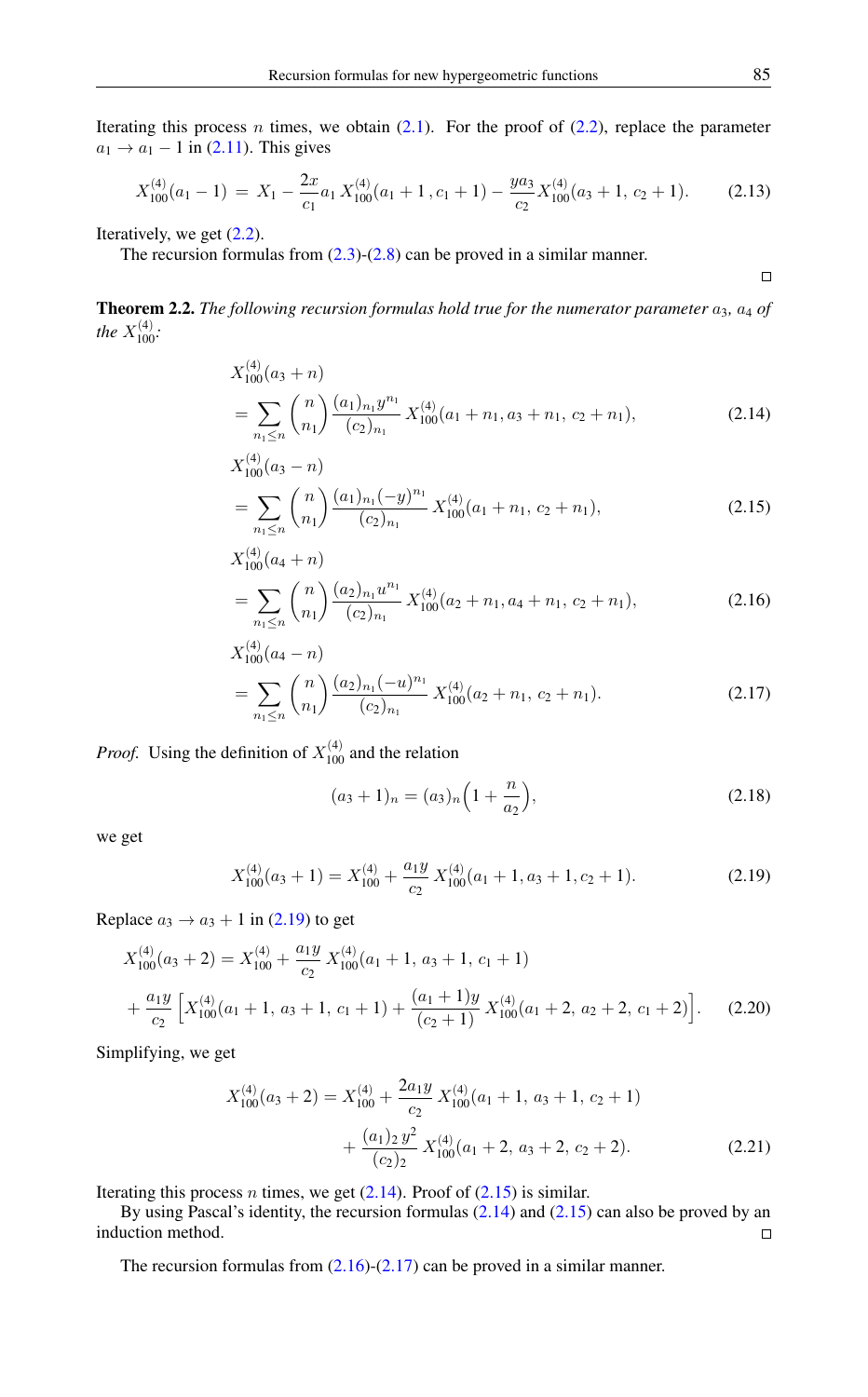**Theorem 2.3.** *The following recursion formulas hold true for the denominator parameter*  $c_1$ ,  $c_2$ *of the*  $X_{100}^{(4)}$ :

$$
X_{100}^{(4)}(c_1 - n) = X_{100}^{(4)}
$$
  
+  $(a_1)_2 x \sum_{n_1=1}^n \frac{1}{(c_1 - n_1)(c_1 + 1 - n_1)} X_{100}^{(4)}(a_1 + 2, c_1 + 2 - n_1)$   
+  $(a_2)_2 z \sum_{n_1=1}^n \frac{1}{(c_1 - n_1)(c_1 + 1 - n_1)} X_{100}^{(4)}(a_2 + 2, c_1 + 2 - n_1),$  (2.22)  

$$
X_{100}^{(4)}(c_2 - n) = X_{100}^{(4)}
$$
  
+  $a_1 a_3 y \sum_{n_1=1}^n \frac{1}{(c_1 - n_1)(c_1 + 1 - n_1)} X_{100}^{(4)}(a_1 + 1, a_3 + 1, c_1 + 2 - n_1)$ 

<span id="page-5-0"></span>
$$
+ a_1 a_3 y \sum_{n_1=1}^{\infty} \frac{1}{(c_1 - n_1)(c_1 + 1 - n_1)} X_{100}^{(4)}(a_1 + 1, a_3 + 1, c_1 + 2 - n_1)
$$
  
+ 
$$
a_2 a_4 u \sum_{n_1=1}^n \frac{1}{(c_1 - n_1)(c_1 + 1 - n_1)} X_{100}^{(4)}(a_2 + 1, a_4 + 1, c_2 + 2 - n_1).
$$
 (2.23)

*Proof.* Using the definition of the hypergeometric function  $X_{100}^{(4)}$  and the relation

<span id="page-5-1"></span>
$$
\frac{1}{(c_1-1)_{m+p}} = \frac{1}{(c_1)_{m+p}} \left( 1 + \frac{m}{c_1-1} + \frac{p}{c_1-1} \right),
$$
\n(2.24)

we have

$$
X_{100}^{(4)}(c_1 - 1) = X_{100}^{(4)} + \frac{(a_1)_2 x}{c_1(c_1 - 1)} X_{100}^{(4)}(a_1 + 2, c_1 + 1) + \frac{(a_2)_2 z}{c_1(c_1 - 1)} X_{100}^{(4)}(a_2 + 2, c_1 + 1).
$$
 (2.25)

Using this contiguous relation to the  $X_{100}^{(4)}$  with the parameter  $c_1 - n$  for n times, we get [\(2.22\)](#page-5-0). The second recursion formula [\(2.23\)](#page-5-1) can be proved in a similar manner.

Now, we present the recursion formulas for other hypergeometric functions from  $X_{101}^{(4)} - X_{104}^{(4)}$ . We omit the proof of the given below theorems.

**Theorem 2.4.** *The following recursion formulas hold true for the numerator parameter*  $a_1$ ,  $a_2$ ,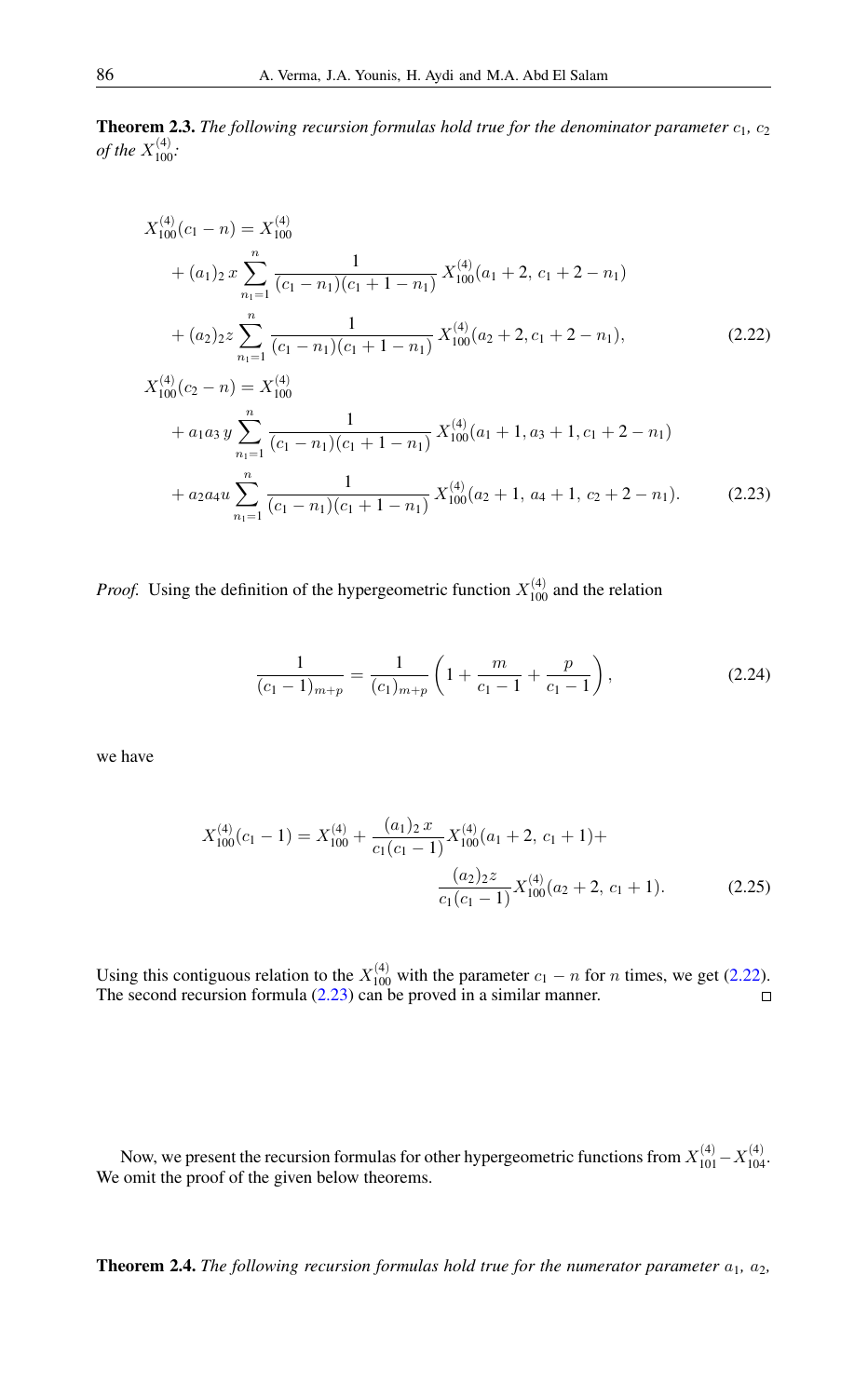$a_3$ ,  $a_4$  of the  $X_{101}^{(4)}$ .

$$
X_{101}^{(4)}(a_1 + n) = X_{101}^{(4)} + \frac{2x}{c_1} \sum_{n_1=1}^{n} (a_1 + n_1) X_{101}^{(4)}(a_1 + 1 + n_1, c_1 + 1)
$$
  
+ 
$$
\frac{ya_3}{c_2} \sum_{n_1=1}^{n} X_{101}^{(4)}(a_1 + n_1, a_3 + 1, c_2 + 1),
$$
  

$$
X_{101}^{(4)}(a_1 - n) = X_{101}^{(4)} - \frac{2x}{c_1} \sum_{n_1=1}^{n} (a_1 + 1 - n_1) X_{101}^{(4)}(a_1 + 2 - n_1, c_1 + 1)
$$
  
- 
$$
\frac{ya_3}{c_2} \sum_{n_1=1}^{n} X_{100}^{(4)}(a_1 + 1 - n_1, a_3 + 1, c_2 + 1),
$$
  

$$
X_{101}^{(4)}(a_2 + n) = X_{101}^{(4)} + \frac{2z}{c_2} \sum_{n_1=1}^{n} (a_2 + n_1) X_{101}^{(4)}(a_2 + 1 + n_1, c_2 + 1)
$$
  
+ 
$$
\frac{ua_4}{c_1} \sum_{n_1=1}^{n} X_{101}^{(4)}(a_2 + n_1, a_4 + 1, c_1 + 1),
$$
  

$$
X_{101}^{(4)}(a_2 - n) = X_{101}^{(4)} - \frac{2z}{c_2} \sum_{n_1=1}^{n} (a_2 + 1 - n_1) X_{101}^{(4)}(a_2 + 2 - n_1, c_2 + 1)
$$
  
- 
$$
\frac{ua_4}{c_1} \sum_{n_1=1}^{n} X_{101}^{(4)}(a_2 + 1 - n_1, a_4 + 1, c_1 + 1),
$$
  

$$
X_{101}^{(4)}(a_3 + n) = X_{101}^{(4)} + \frac{ya_1}{c_2} \sum_{n_1=1}^{n} X_{101}^{(4)}(a_1 + 1, a_3 + n_1, c_2 + 1),
$$
  

# **Theorem 2.5.** The following recursion formulas hold true for the numerator parameter  $a_3$ ,  $a_4$  of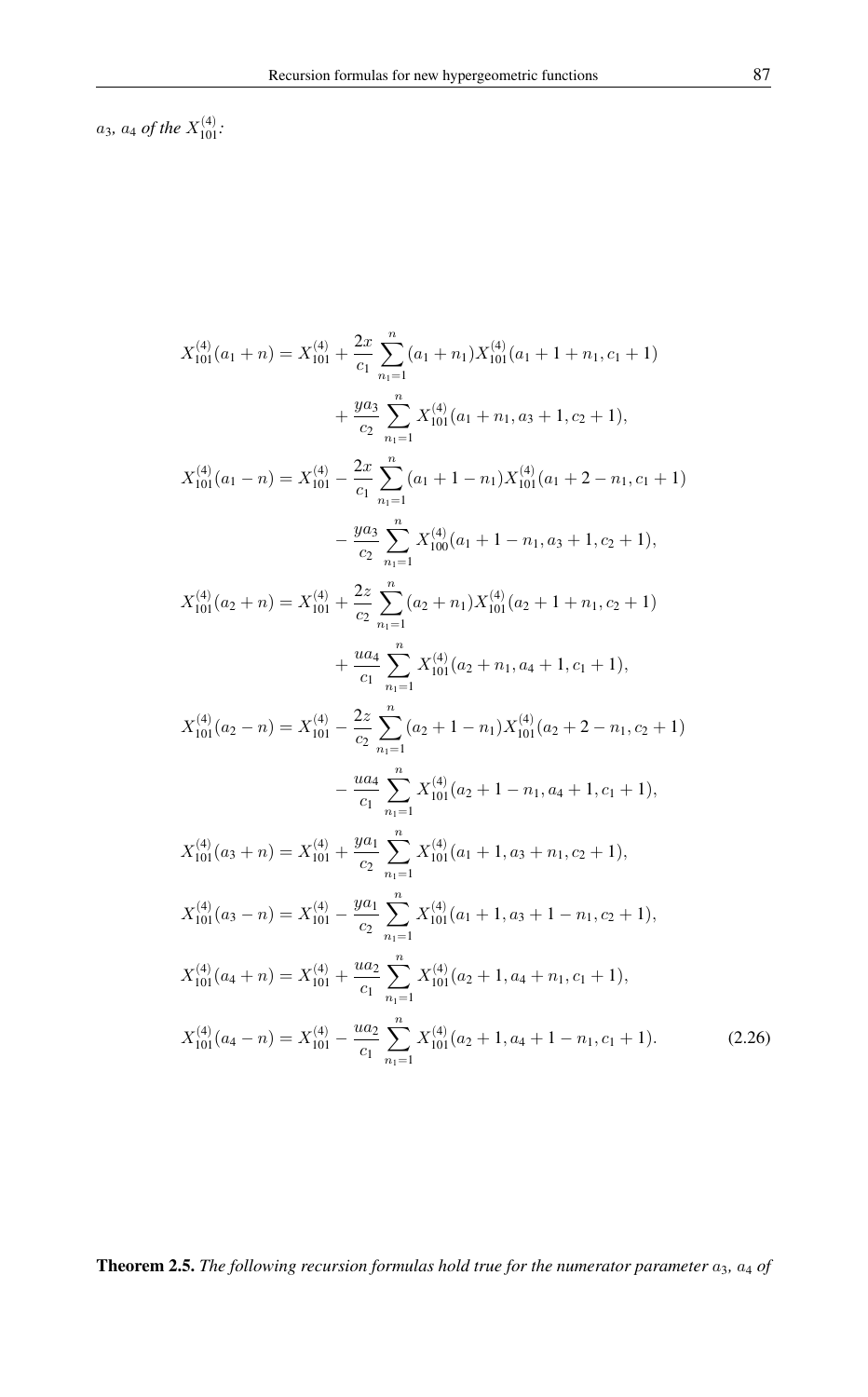*the*  $X_{101}^{(4)}$ :

$$
X_{101}^{(4)}(a_3 + n)
$$
  
= 
$$
\sum_{n_1 \le n} {n \choose n_1} \frac{(a_1)_{n_1} y^{n_1}}{(c_2)_{n_1}} X_{101}^{(4)}(a_1 + n_1, a_3 + n_1, c_2 + n_1),
$$
 (2.27)

$$
X_{101}^{(4)}(a_3 - n)
$$
  
= 
$$
\sum_{n_1 \le n} {n \choose n_1} \frac{(a_1)_{n_1}(-y)^{n_1}}{(c_2)_{n_1}} X_{101}^{(4)}(a_1 + n_1, c_2 + n_1),
$$
 (2.28)

$$
X_{101}^{(4)}(a_4+n)
$$
  
= 
$$
\sum_{n_1 \le n} {n \choose n_1} \frac{(a_2)_{n_1} u^{n_1}}{(c_1)_{n_1}} X_{101}^{(4)}(a_2+n_1, a_4+n_1, c_1+n_1),
$$
 (2.29)

$$
X_{101}^{(4)}(a_4 - n)
$$
  
= 
$$
\sum_{n_1 \le n} {n \choose n_1} \frac{(a_2)_{n_1}(-u)^{n_1}}{(c_1)_{n_1}} X_{101}^{(4)}(a_2 + n_1, c_1 + n_1),
$$
 (2.30)

**Theorem 2.6.** *The following recursion formulas hold true for the denominator parameter*  $c_1$ ,  $c_2$ *of the*  $X_{101}^{(4)}$ :

$$
X_{101}^{(4)}(c_1 - n) = X_{101}^{(4)} +
$$
  
\n
$$
(a_1)_2 x \sum_{n_1=1}^n \frac{1}{(c_1 - n_1)(c_1 + 1 - n_1)} X_{101}^{(4)}(a_1 + 2, c_1 + 2 - n_1) +
$$
  
\n
$$
a_2 a_4 u \sum_{n_1=1}^n \frac{1}{(c_1 - n_1)(c_1 + 1 - n_1)} X_{101}^{(4)}(a_2 + 1, a_4 + 1, c_1 + 2 - n_1),
$$
  
\n
$$
X_{101}^{(4)}(c_2 - n) = X_{101}^{(4)} +
$$
  
\n
$$
a_1 a_3 y \sum_{n_1=1}^n \frac{1}{(c_1 - n_1)(c_1 + 1 - n_1)} X_{101}^{(4)}(a_1 + 1, a_3 + 1, c_1 + 2 - n_1)
$$
  
\n(2.31)

$$
n_{1}=1
$$
  
+ $(a_{2})_{2}z \sum_{n_{1}=1}^{n} \frac{1}{(c_{1}-n_{1})(c_{1}+1-n_{1})} X_{101}^{(4)}(a_{2}+2, c_{2}+2-n_{1}).$  (2.32)

# Theorem 2.7. *The following recursion formulas hold true for the numerator parameter*  $a_1$ ,  $a_2$ ,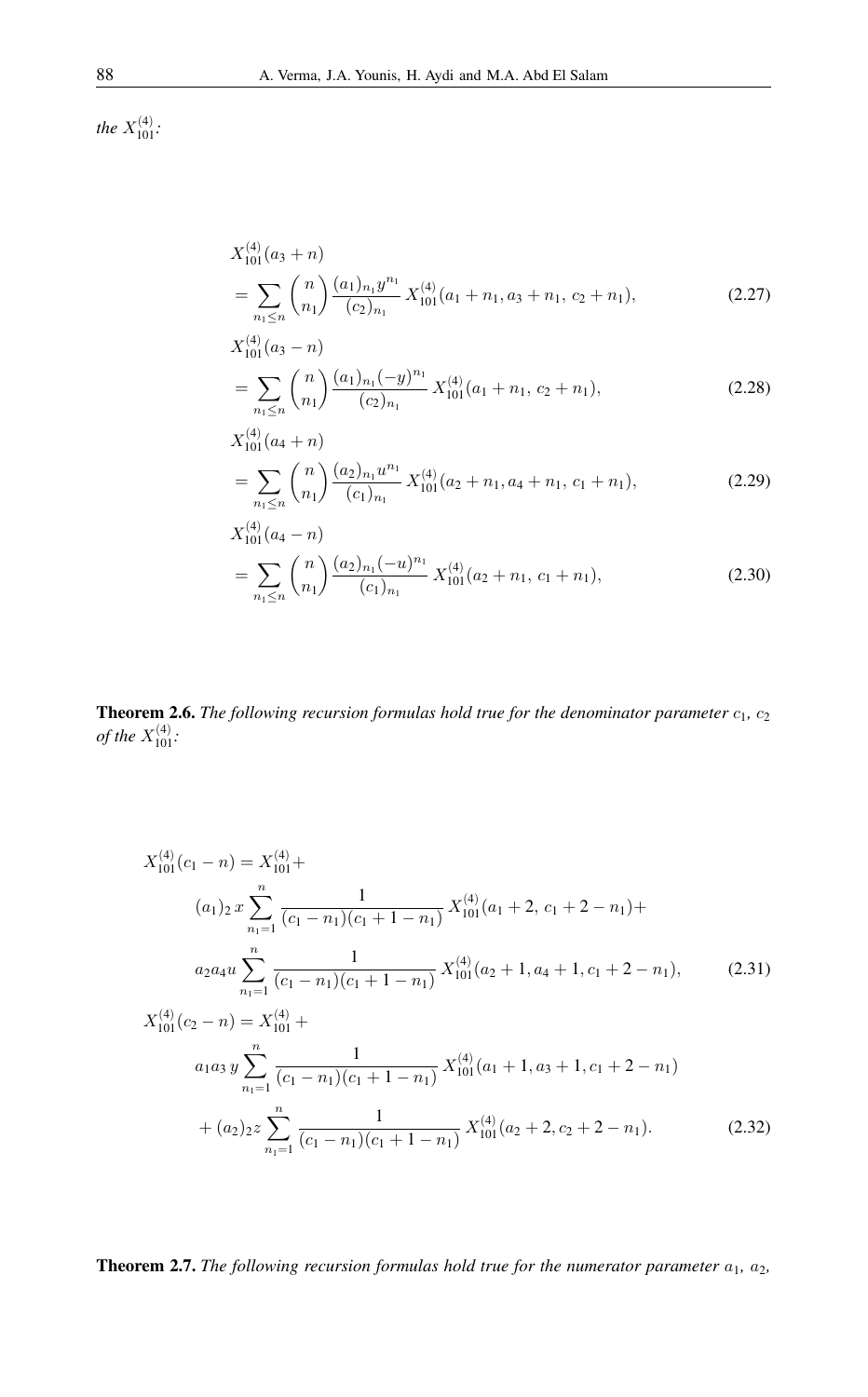$a_3$ *,*  $a_4$  *of the*  $X_{102}^{(4)}$ *:* 

$$
X_{102}^{(4)}(a_1 + n) = X_{102}^{(4)} + \frac{2x}{c} \sum_{n_1=1}^{n_2} (a_1 + n_1) X_{102}^{(4)}(a_1 + 1 + n_1, c + 1)
$$
  
+  $\frac{ya_3}{c} \sum_{n_1=1}^{n_2} X_{102}^{(4)}(a_1 + n_1, a_3 + 1, c + 1),$   

$$
X_{102}^{(4)}(a_1 - n) = X_{102}^{(4)} - \frac{2x}{c} \sum_{n_1=1}^{n_2} (a_1 + 1 - n_1) X_{102}^{(4)}(a_1 + 2 - n_1, c + 1)
$$
  
-  $\frac{ya_3}{c} \sum_{n_1=1}^{n_2} X_{100}^{(4)}(a_1 + 1 - n_1, a_3 + 1, c + 1),$   

$$
X_{102}^{(4)}(a_2 + n) = X_{102}^{(4)} + \frac{2z}{c} \sum_{n_1=1}^{n_2} (a_2 + n_1) X_{102}^{(4)}(a_2 + 1 + n_1, c + 1)
$$
  
+  $\frac{ua_4}{c} \sum_{n_1=1}^{n_2} X_{102}^{(4)}(a_2 + n_1, a_4 + 1, c + 1),$   

$$
X_{102}^{(4)}(a_2 - n) = X_{102}^{(4)} - \frac{2z}{c} \sum_{n_1=1}^{n_2} (a_2 + 1 - n_1) X_{101}^{(4)}(a_2 + 2 - n_1, c + 1)
$$
  
-  $\frac{ua_4}{c} \sum_{n_1=1}^{n_2} X_{102}^{(4)}(a_2 + 1 - n_1, a_4 + 1, c + 1),$   

$$
X_{102}^{(4)}(a_3 + n) = X_{102}^{(4)} + \frac{ya_1}{c} \sum_{n_1=1}^{n_2} X_{102}^{(4)}(a_1 + 1, a_3 + n_1, c + 1),
$$
  

$$
X_{102}^{(4)}(a_3 - n) = X_{102}^{(
$$

Theorem 2.8. *The following recursion formulas hold true for the numerator parameter*  $a_3$ ,  $a_4$  *of*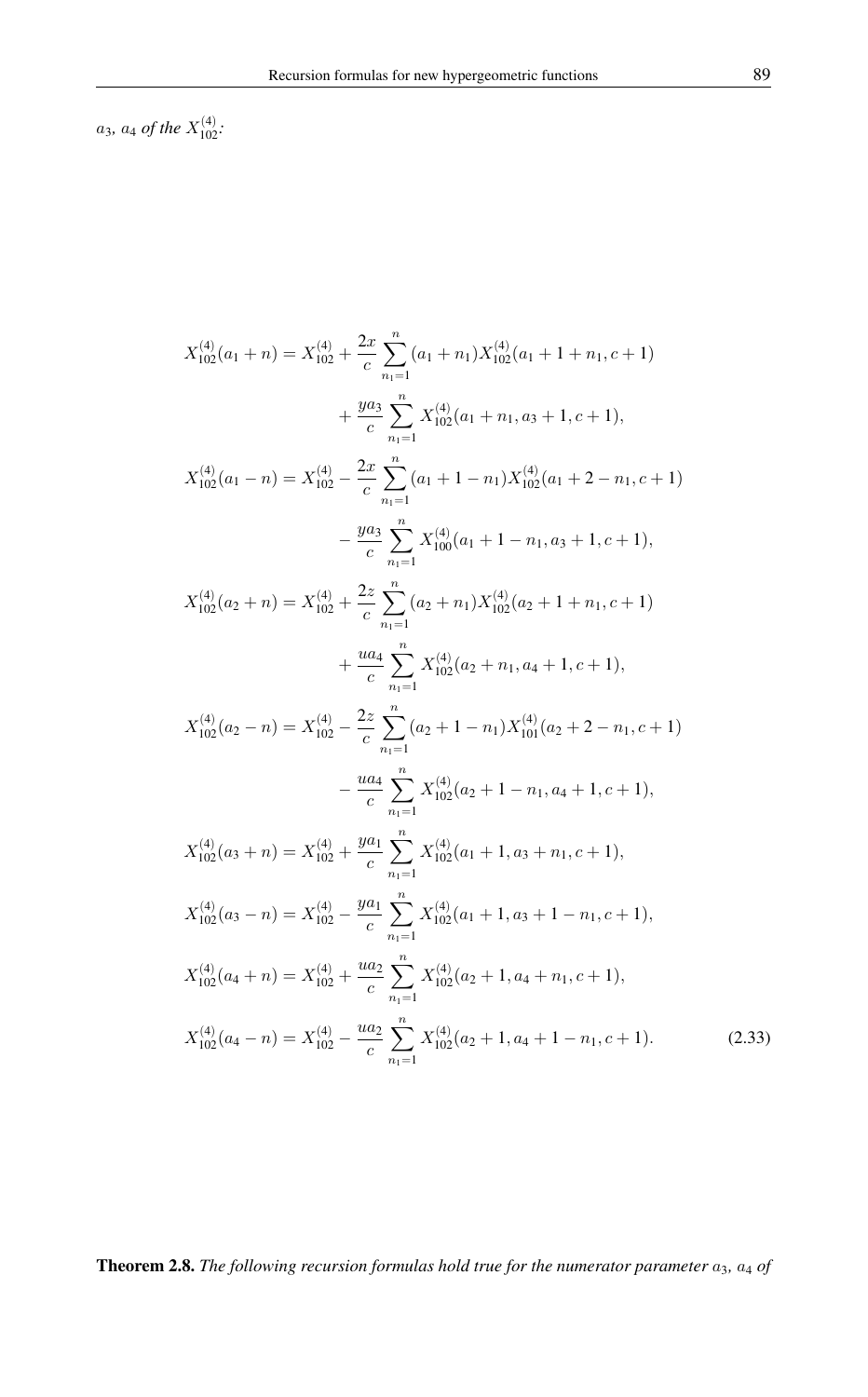*the*  $X_{102}^{(4)}$ *:* 

$$
X_{102}^{(4)}(a_3 + n)
$$
  
= 
$$
\sum_{n_1 \le n} {n \choose n_1} \frac{(a_1)_{n_1} y^{n_1}}{(c)_{n_1}} X_{102}^{(4)}(a_1 + n_1, a_3 + n_1, c + n_1),
$$
 (2.34)

$$
X_{102}^{(4)}(a_3 - n)
$$
  
= 
$$
\sum_{n_1 \le n} {n \choose n_1} \frac{(a_1)_{n_1} (-y)^{n_1}}{(c)_{n_1}} X_{102}^{(4)}(a_1 + n_1, c + n_1),
$$
 (2.35)

$$
X_{102}^{(4)}(a_4+n)
$$
  
= 
$$
\sum_{n_1 \le n} {n \choose n_1} \frac{(a_2)_{n_1} u^{n_1}}{(c)_{n_1}} X_{102}^{(4)}(a_2+n_1, a_4+n_1, c+n_1),
$$
 (2.36)

$$
X_{102}^{(4)}(a_4 - n)
$$
  
= 
$$
\sum_{n_1 \le n} {n \choose n_1} \frac{(a_2)_{n_1}(-u)^{n_1}}{(c)_{n_1}} X_{102}^{(4)}(a_2 + n_1, c + n_1).
$$
 (2.37)

Theorem 2.9. *The following recursion formulas hold true for the denominator parameter* c *of the*  $X_{102}^{(4)}$ *:* 

$$
X_{102}^{(4)}(c_1 - n) = X_{101}^{(4)}
$$
  
+  $(a_1)_2 x \sum_{n_1=1}^n \frac{1}{(c - n_1)(c + 1 - n_1)} X_{102}^{(4)}(a_1 + 2, c + 2 - n_1)$   
+  $a_1 a_3 y \sum_{n_1=1}^n \frac{1}{(c - n_1)(c + 1 - n_1)} X_{102}^{(4)}(a_1 + 1, a_3 + 1, c + 2 - n_1)$   
+  $(a_2)_2 z \sum_{n_1=1}^n \frac{1}{(c - n_1)(c + 1 - n_1)} X_{102}^{(4)}(a_2 + 2, c + 2 - n_1)$   
+  $a_2 a_4 u \sum_{n_1=1}^n \frac{1}{(c - n_1)(c + 1 - n_1)} X_{102}^{(4)}(a_2 + 1, a_4 + 1, c + 2 - n_1).$  (2.38)

# Theorem 2.10. *The following recursion formulas hold true for the numerator parameter*  $a_1$ ,  $a_2$ ,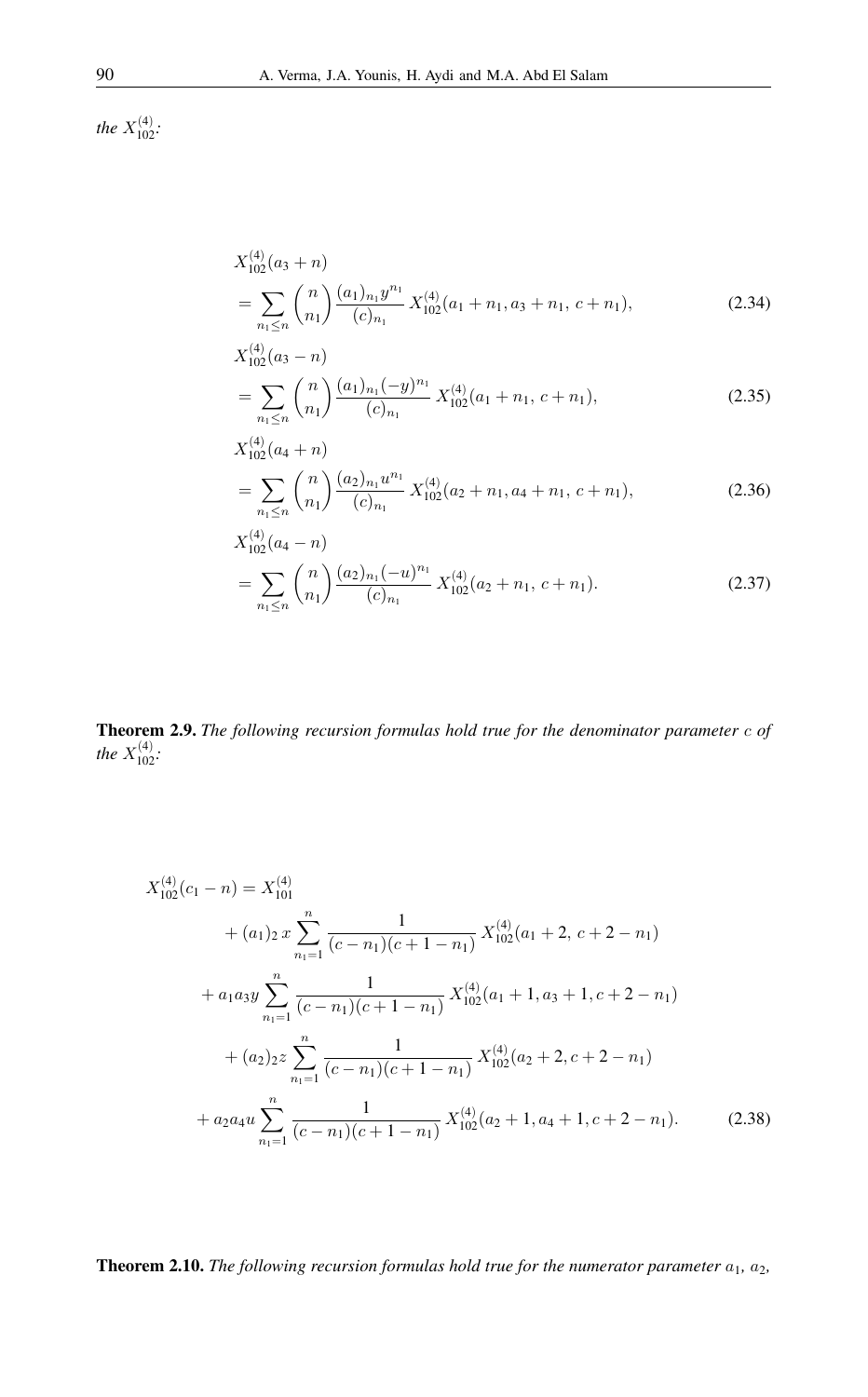$a_3$  of the  $X_{103}^{(4)}$ :

$$
X_{103}^{(4)}(a_1 + n) = X_{103}^{(4)} + \frac{2x}{c_1} \sum_{n_1=1}^{n} (a_1 + n_1) X_{103}^{(4)}(a_1 + 1 + n_1, c_1 + 1)
$$
  
+ 
$$
\frac{ya_2}{c_2} \sum_{n_1=1}^{n} X_{103}^{(4)}(a_1 + n_1, a_2 + 1, c_2 + 1),
$$
  

$$
X_{103}^{(4)}(a_1 - n) = X_{103}^{(4)} - \frac{2x}{c_1} \sum_{n_1=1}^{n} (a_1 + 1 - n_1) X_{103}^{(4)}(a_1 + 2 - n_1, c_1 + 1)
$$
  
- 
$$
\frac{ya_2}{c_2} \sum_{n_1=1}^{n} X_{100}^{(4)}(a_1 + 1 - n_1, a_2 + 1, c_2 + 1),
$$
  

$$
X_{103}^{(4)}(a_2 + n) = X_{103}^{(4)} + \frac{a_1 y}{c_2} \sum_{n_1=1}^{n} X_{103}^{(4)}(a_1 + 1, a_2 + n_1, c_2 + 1)
$$
  
+ 
$$
\frac{a_3 z}{c_3} \sum_{n_1=1}^{n} X_{103}^{(4)}(a_2 + n_1, a_3 + 1, c_3 + 1)
$$
  
+ 
$$
\frac{a_3 u}{c_4} \sum_{n_1=1}^{n} X_{103}^{(4)}(a_2 + n_1, a_3 + 1, c_4 + 1),
$$
  

$$
X_{103}^{(4)}(a_2 - n) = X_{103}^{(4)} - \frac{a_1 y}{c_2} \sum_{n_1=1}^{n} X_{103}^{(4)}(a_1 + 1, a_2 + 1 - n_1, c_2 + 1)
$$
  
- 
$$
\frac{a_3 z}{c_3} \sum_{n_1=1}^{n} X_{103}^{(4)}(a_2 + 1 - n_1, a_3 + 1, c_4 + 1),
$$
  

$$
X_{103}^{(4)}(a_3 + n) = X_{103}^{(4)} +
$$

**Theorem 2.11.** The following recursion formulas hold true for the numerator parameter  $a_2$ ,  $a_3$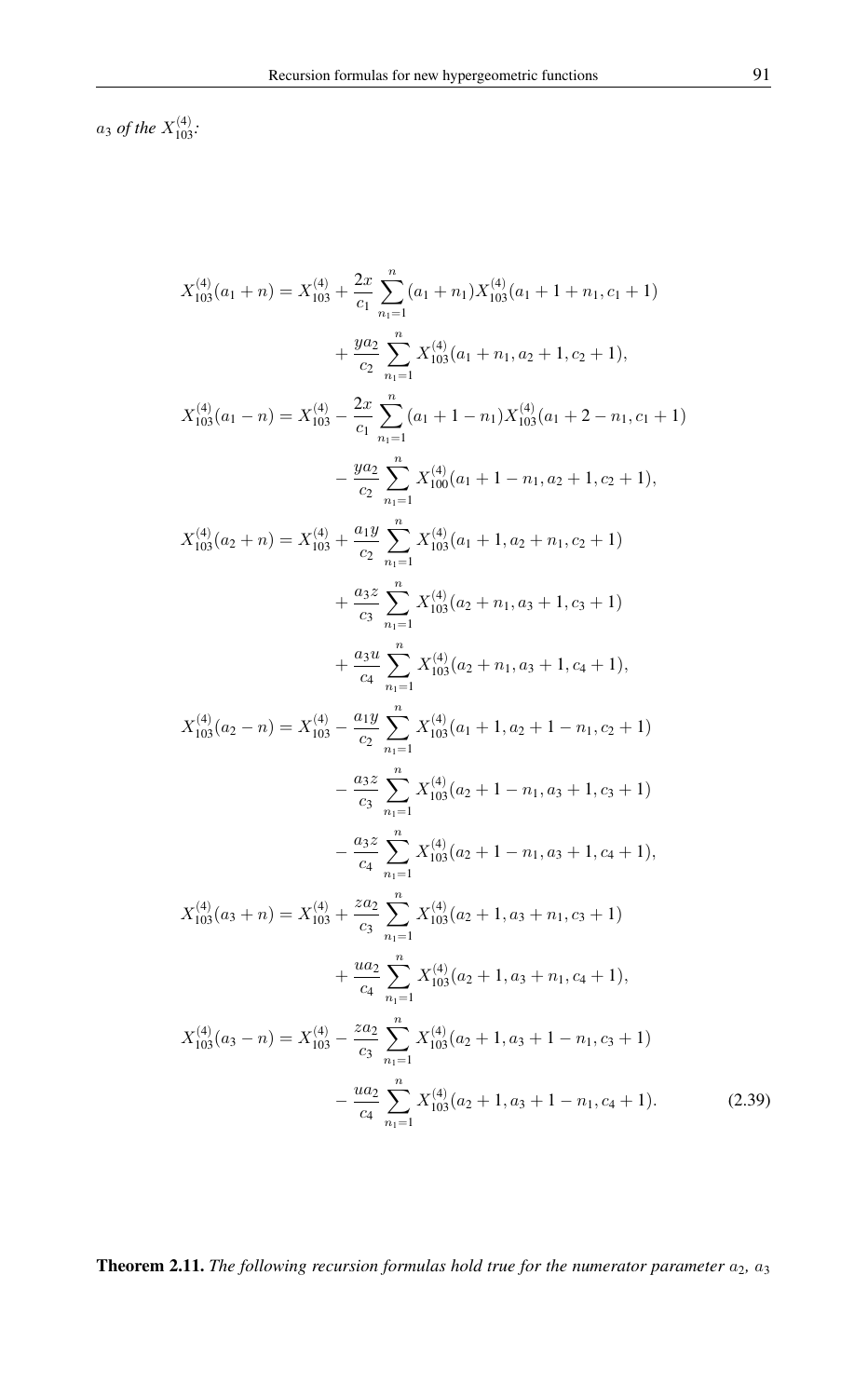*of the*  $X_{103}^{(4)}$ :

$$
X_{103}^{(4)}(a_2 + n) = \sum_{N_3 \le n} {n \choose n_1, n_2, n_3} \frac{(a_1)_{n_1} (a_3)_{n_2 + n_3} y^{n_1} z^{n_2} u^{n_3}}{(c_2)_{n_1} (c_3)_{n_2} (c_4)_{n_3}}
$$
  
\n
$$
\times X_{103}^{(4)}(a_1 + n_1, a_2 + N_3, a_3 + n_2 + n_3, c_2 + n_1, c_3 + n_2, c_4 + n_3),
$$
  
\n
$$
X_{103}^{(4)}(a_2 - n) = \sum_{N_3 \le n} {n \choose n_1, n_2, n_3} \frac{(a_1)_{n_1} (a_3)_{n_2 + n_3} (-y)^{n_1} (-z)^{n_2} (-u)^{n_3}}{(c_2)_{n_1} (c_3)_{n_2} (c_4)_{n_3}}
$$
  
\n
$$
\times X_{103}^{(4)}(a_1 + n_1, a_3 + n_2 + n_3, c_2 + n_1, c_3 + n_2, c_4 + n_3),
$$
  
\n(2.41)

$$
X_{103}^{(4)}(a_3 + n) = \sum_{n_1 \le n} {n \choose n_1, n_2} \frac{(a_2)_{N_2} z^{n_1} u^{n_2}}{(c_3)_{n_1} (c_4)_{n_2}} X_{103}^{(4)}(a_2 + N_2, c_3 + n_1, c_4 + n_2),
$$
 (2.42)

$$
X_{103}^{(4)}(a_3 - n) = \sum_{n_1 \le n} {n \choose n_1, n_2} \frac{(a_2)_{N_2} (-z)^{n_1} (-u)^{n_2}}{(c_3)_{n_1} (c_4)_{n_2}} X_{103}^{(4)}(a_2 + N_2, c_3 + n_1, c_4 + n_2).
$$
 (2.43)

*where*  $N_3 = n_1 + n_2 + n_3$ ,  $N_2 = n_1 + n_2$ .

**Theorem 2.12.** The following recursion formulas hold true for the denominator parameters  $c_1$ ,  $c_2$ *, c<sub>3</sub>, c<sub>4</sub> of the*  $X_{103}^{(4)}$ *:* 

$$
X_{103}^{(4)}(c_1 - n) = X_{103}^{(4)} +
$$
  
\n
$$
(a_1)_2 x \sum_{n_1=1}^n \frac{1}{(c_1 - n_1)(c_1 + 1 - n_1)} X_{103}^{(4)}(a_1 + 2 - n_1, c_1 + 2 - n_1),
$$
\n(2.44)

$$
X_{103}^{(4)}(c_2 - n) = X_{103}^{(4)} +
$$
  
\n
$$
a_1 a_2 y \sum_{n_1=1}^n \frac{1}{(c_2 - n_1)(c_2 + 1 - n_1)} X_{103}^{(4)}(a_1 + 1, a_2 + 1, c_2 + 2 - n_1),
$$
 (2.45)

$$
X_{103}^{(4)}(c_3 - n) = X_{103}^{(4)} +
$$
  
\n
$$
a_2 a_3 z \sum_{n_1=1}^n \frac{1}{(c_1 - n_1)(c_1 + 1 - n_1)} X_{103}^{(4)}(a_2 + 1, a_3 + 1, c_3 + 2 - n_1),
$$
 (2.46)

$$
X_{103}^{(4)}(c_4 - n) = X_{103}^{(4)} +
$$
  
\n
$$
a_2 a_3 u \sum_{n_1=1}^n \frac{1}{(c_1 - n_1)(c_1 + 1 - n_1)} X_{103}^{(4)}(a_2 + 1, a_3 + 1, c_4 + 2 - n_1).
$$
 (2.47)

**Theorem 2.13.** *The following recursion formulas hold true for the numerator parameter*  $a_1$ ,  $a_2$ ,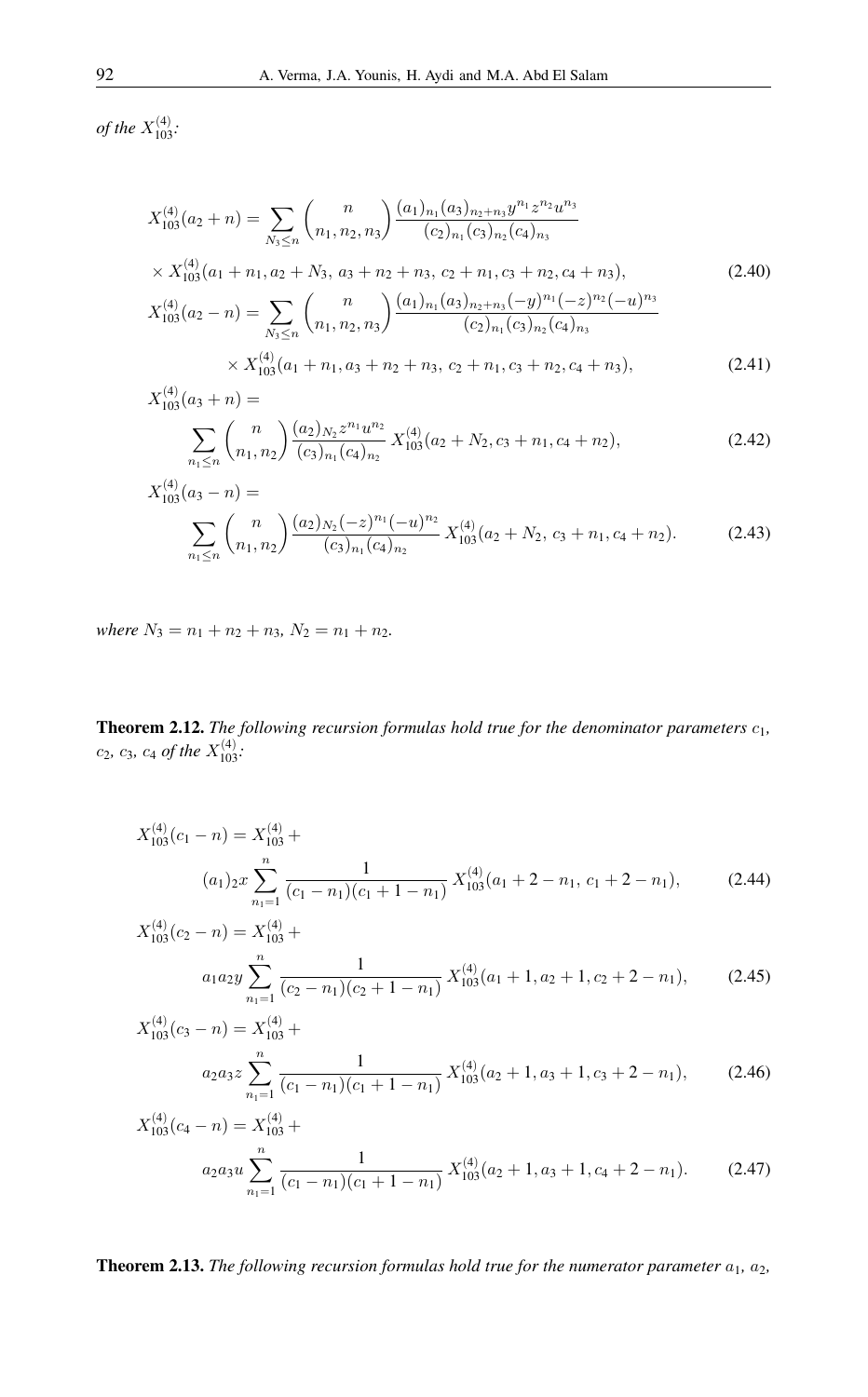$a_3$  *of the*  $X_{104}^{(4)}$ :

$$
X_{104}^{(4)}(a_1+n) = X_{104}^{(4)} + \frac{2x}{c_1} \sum_{n_1=1}^{n} (a_1+n_1) X_{104}^{(4)}(a_1+1+n_1, c_1+1)
$$
  
+ 
$$
\frac{ya_2}{c_1} \sum_{n_1=1}^{n} X_{104}^{(4)}(a_1+n_1, a_2+1, c_1+1),
$$
 (2.48)

$$
X_{104}^{(4)}(a_1 - n) = X_{104}^{(4)} - \frac{2x}{c_1} \sum_{n_1=1}^n (a_1 + 1 - n_1) X_{104}^{(4)}(a_1 + 2 - n_1, c_1 + 1)
$$

$$
- \frac{ya_2}{c_1} \sum_{n_1=1}^n X_{104}^{(4)}(a_1 + 1 - n_1, a_2 + 1, c_1 + 1), \tag{2.49}
$$

$$
X_{104}^{(4)}(a_2+n) = X_{104}^{(4)} + \frac{a_1 y}{c_1} \sum_{n_1=1}^n X_{103}^{(4)}(a_1 + 1, a_2 + n_1, c_1 + 1)
$$
  
+ 
$$
\frac{a_3 z}{c_2} \sum_{n_1=1}^n X_{104}^{(4)}(a_2 + n_1, a_3 + 1, c_2 + 1)
$$
  
+ 
$$
\frac{a_3 u}{c_3} \sum_{n_1=1}^n X_{103}^{(4)}(a_2 + n_1, a_3 + 1, c_3 + 1),
$$
 (2.50)

$$
X_{104}^{(4)}(a_2 - n) = X_{104}^{(4)} - \frac{a_1 y}{c_1} \sum_{n_1=1}^n X_{104}^{(4)}(a_1 + 1, a_2 + 1 - n_1, c_1 + 1)
$$

$$
- \frac{a_3 z}{c_2} \sum_{n_1=1}^n X_{104}^{(4)}(a_2 + 1 - n_1, a_3 + 1, c_2 + 1)
$$

$$
- \frac{a_3 u}{c_3} \sum_{n_1=1}^n X_{104}^{(4)}(a_2 + 1 - n_1, a_3 + 1, c_3 + 1), \tag{2.51}
$$

$$
X_{104}^{(4)}(a_3 + n) = X_{104}^{(4)} + \frac{z a_2}{c_2} \sum_{n_1=1}^{n} X_{104}^{(4)}(a_2 + 1, a_3 + n_1, c_2 + 1) + \frac{u a_2}{c_3} \sum_{n_1=1}^{n} X_{104}^{(4)}(a_2 + 1, a_3 + n_1, c_3 + 1),
$$
\n(2.52)

$$
X_{104}^{(4)}(a_3 - n) = X_{104}^{(4)} - \frac{z a_2}{c_2} \sum_{n_1=1}^n X_{104}^{(4)}(a_2 + 1, a_3 + 1 - n_1, c_2 + 1)
$$

$$
- \frac{u a_2}{c_3} \sum_{n_1=1}^n X_{104}^{(4)}(a_2 + 1, a_3 + 1 - n_1, c_3 + 1).
$$
(2.53)

Theorem 2.14. *The following recursion formulas hold true for the numerator parameter*  $a_2$ ,  $a_3$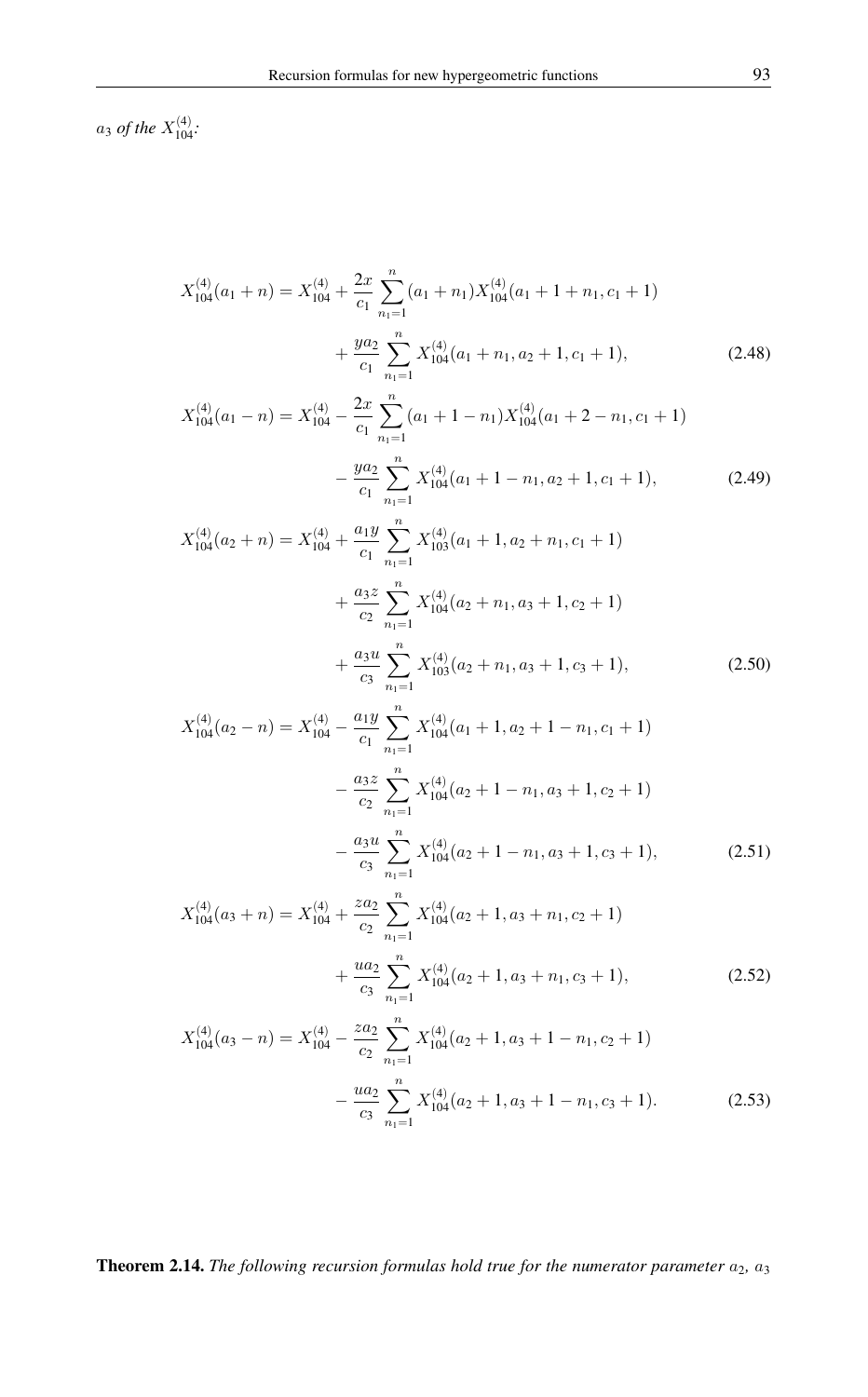*of the*  $X_{104}^{(4)}$ :

$$
X_{104}^{(4)}(a_{2} + n)
$$
\n
$$
= \sum_{N_{3} \leq n} {n \choose n_{1}, n_{2}, n_{3}} \frac{(a_{1})_{n_{1}}(a_{3})_{n_{2}+n_{3}} y^{n_{1}} z^{n_{2}} u^{n_{3}}}{(c_{1})_{n_{1}}(c_{2})_{n_{2}}(c_{3})_{n_{3}}}
$$
\n
$$
\times X_{104}^{(4)}(a_{1} + n_{1}, a_{2} + N_{3}, a_{3} + n_{2} + n_{3}, c_{1} + n_{1}, c_{2} + n_{2}, c_{3} + n_{3}),
$$
\n
$$
X_{104}^{(4)}(a_{2} - n)
$$
\n
$$
= \sum_{N_{3} \leq n} {n \choose n_{1}, n_{2}, n_{3}} \frac{(a_{1})_{n_{1}}(a_{3})_{n_{2}+n_{3}}(-y)^{n_{1}}(-z)^{n_{2}}(-u)^{n_{3}}}{(c_{1})_{n_{1}}(c_{2})_{n_{2}}(c_{3})_{n_{3}}
$$
\n
$$
\times X_{104}^{(4)}(a_{1} + n_{1}, a_{3} + n_{2} + n_{3}, c_{1} + n_{1}, c_{2} + n_{2}, c_{3} + n_{3}),
$$
\n
$$
X_{104}^{(4)}(a_{3} + n)
$$
\n
$$
= \sum_{N_{2} \leq n} {n \choose n_{1}, n_{2}} \frac{(a_{2})_{N_{2}} z^{n_{1}} u^{n_{2}}}{(c_{2})_{n_{1}}(c_{3})_{n_{2}}} X_{104}^{(4)}(a_{2} + N_{2}, c_{2} + n_{1}, c_{3} + n_{2}),
$$
\n
$$
X_{104}^{(4)}(a_{3} - n)
$$
\n(2.56)\n
$$
X_{104}^{(4)}(a_{3} - n)
$$

$$
= \sum_{N_2 \le n} {n \choose n_1, n_2} \frac{(a_2)_{N_2} (-z)^{n_1} (-u)^{n_2}}{(c_2)_{n_1} (c_3)_{n_2}} X_{104}^{(4)}(a_2 + N_2, c_2 + n_1, c_3 + n_2).
$$
 (2.57)

Theorem 2.15. *The following recursion formulas hold true for the denominator parameter*  $c_1$ ,  $c_2$ ,  $c_3$  *of the*  $X_{104}^{(4)}$ :

$$
X_{104}^{(4)}(c_1 - n) = X_{104}^{(4)} +
$$
  
\n
$$
(a_1)_2 x \sum_{n_1=1}^n \frac{1}{(c_1 - n_1)(c_1 + 1 - n_1)} X_{104}^{(4)}(a_1 + 2 - n_1, c_1 + 2 - n_1)
$$
  
\n
$$
+ a_1 a_2 y \sum_{n_1=1}^n \frac{1}{(c_1 - n_1)(c_1 + 1 - n_1)} X_{104}^{(4)}(a_1 + 1, a_2 + 1 c_1 + 2 - n_1),
$$
\n(2.58)

$$
X_{104}^{(4)}(c_2 - n) = X_{104}^{(4)} +
$$
  
\n
$$
a_2 a_3 y \sum_{n_1=1}^n \frac{1}{(c_2 - n_1)(c_2 + 1 - n_1)} X_{103}^{(4)}(a_2 + 1, a_3 + 1, c_2 + 2 - n_1),
$$
\n(2.59)

$$
X_{104}^{(4)}(c_3 - n) = X_{104}^{(4)} +
$$
  
\n
$$
a_2 a_3 u \sum_{n_1=1}^n \frac{1}{(c_1 - n_1)(c_1 + 1 - n_1)} X_{104}^{(4)}(a_2 + 1, a_3 + 1, c_3 + 2 - n_1).
$$
 (2.60)

### 3 Particular cases

If we set  $z = u = 0$ . Then  $X_{101}^{(4)}(a_1, a_1, a_2, a_2, a_1, a_3, a_2, a_4; c_1, c_2, c_2, c_1; x, y, z, u)$  reduces to Horn series  $H_4(a_1, a_3; c_1, c_2; x, y)$  defined in [\[21\]](#page-16-7). So the recursion formulas of  $X_{101}^{(4)}$  reduces to recursion formulas for Horn series  $H_4(a_1, a_3; c_1, c_2; x, y)$ .

Following abbreviated notations are used in this section. We, for example, write  $H_4$  for the series  $H_4(a_1, a_3; c_1, c_2; x, y)$ ,  $H_4(a_1 + n)$  for the series  $H_4(a_1 + n, a_3; c_1, c_2; x, y)$  and  $H_4(a_1 + n, a_2; c_1, c_2; x, y)$  $n_1, c_1 + n_2$ ) stands for the series  $H_4(a_1 + n_1, a_3; c_1 + n_2, c_2; x, y)$ .

**Theorem 3.1.** *The following recursion formulas hold true for the numerator parameter*  $a_1$  *of the*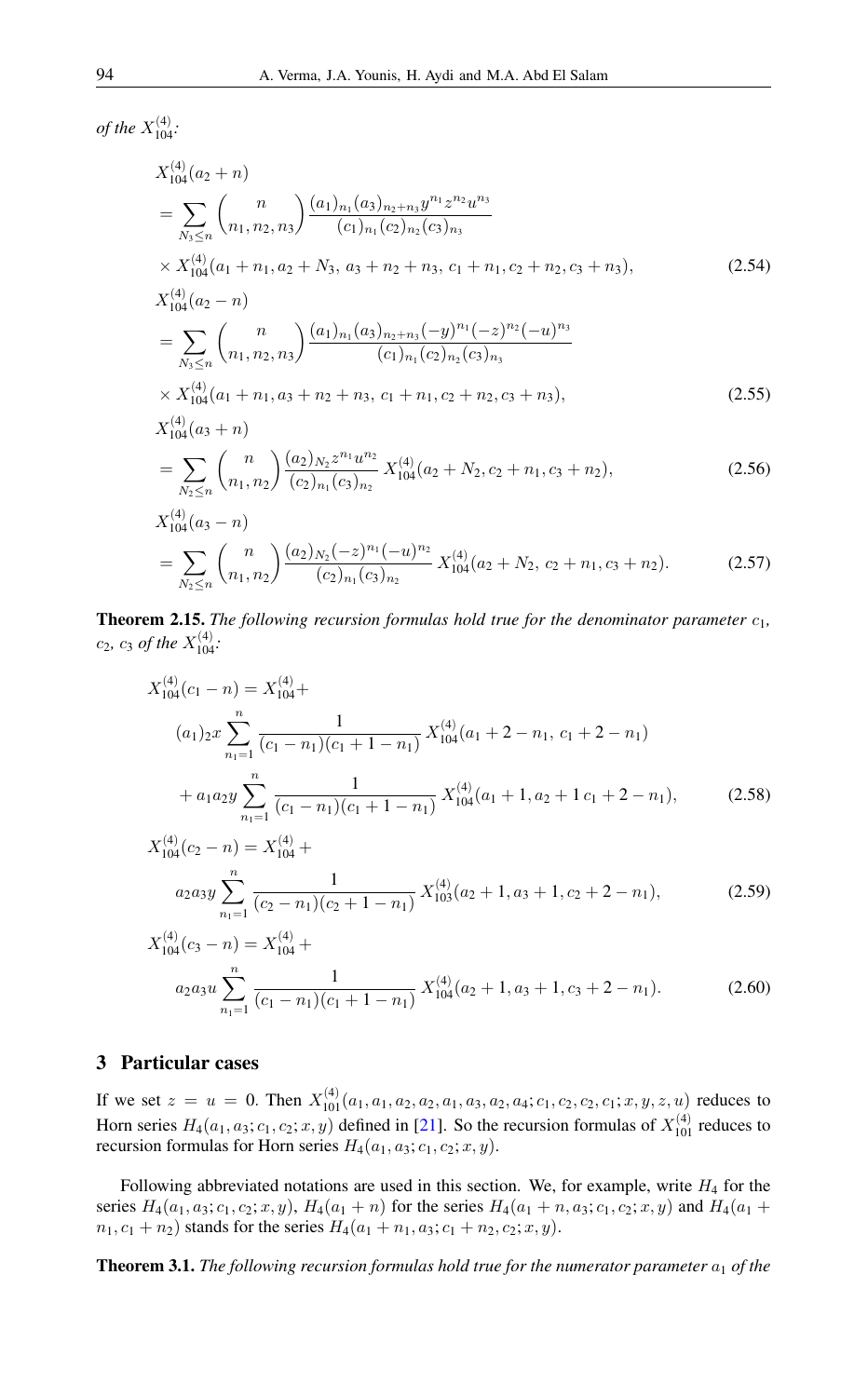*Horn's series* H<sup>4</sup> :

$$
H_4[a_1 + n] = H_4 + \frac{2x}{c_1} \sum_{n_1=1}^n (a_1 + n_1) H_4[a_1 + 1 + n_1, c_1 + 1] +
$$
  

$$
\frac{a_3 y}{c_2} \sum_{n_1=1}^n H_4[a_1 + n_1, c_1 + 1, c_2 + 1],
$$
 (3.1)

$$
H_4[a_1 - n] = H_4 - \frac{2x}{c_1} \sum_{n_1=1}^n (a_1 + 1 - n_1) H_4[a_1 + 2 - n_1, c_1 + 1] -
$$
  

$$
\frac{a_3 y}{c_2} \sum_{n_1=1}^n H_4[a_1 + 1 - n_1, c_1 + 1, c_2 + 1].
$$
 (3.2)

Theorem 3.2. *The following recursion formulas hold true for the numerator parameter*  $a_3$  *of the Horn's series* H<sup>4</sup> :

$$
H_4[a_3+n] = H_4 + \frac{a_1 y}{c_1} \sum_{n_1=1}^n H_4[a_1+1, a_3+n_1, c_1+1],
$$
\n(3.3)

$$
H_4[a_3 - n] = H_4 - \frac{a_1 y}{c_1} \sum_{n_1=1}^{n} H_4[a_1 + 1, a_3 + 1 - n_1, c_1 + 1].
$$
 (3.4)

**Theorem 3.3.** *The following recursion formulas hold true for the numerator parameter*  $a_3$  *of the Horn's series* H<sup>4</sup> :

$$
H_4[a_3+n] = \sum_{n_1=0}^{n} {n \choose n_1} \frac{(a_1)_{n_1} y^{n_1}}{(c_1)_{n_1}} H_4[a_1+n_1, a_3+n_1, c_1+n_1],
$$
\n(3.5)

$$
H_4[a_3 - n] = \sum_{n_1=0}^{n} {n \choose n_1} \frac{(a_1)_{n_1} (-y)^{n_1}}{(c_1)_{n_1}} H_4[a_1 + n_1, c_1 + n_1].
$$
 (3.6)

**Theorem 3.4.** *The following recursion formulas hold true for the denominator parameters*  $c_1$ ,  $c_2$ *of the Horn's series* H<sup>4</sup> :

$$
H_4[c_1 - n] = H_4 +
$$
  
\n
$$
(a_1)_2 x \sum_{n_1=1}^{n} \frac{1}{(c_1 - n_1)(c_1 + 1 - n_1)} H_4[a_1 + 2, c_1 + 2 - n_1],
$$
\n(3.7)

$$
H_4[c_1 - n] = \sum_{n_1=0}^{n} {n \choose n_1} \frac{(a_1)_{2n_1} x^{n_1}}{(c_1)_{n_1} (c_1 - n)_{n_1}} H_4[a_1 + 2n_1, c_1 + n_1],
$$
\n(3.8)

$$
H_4[c_2 - n] = H_4 +
$$
  
\n
$$
a_1 a_3 y \sum_{n_1=1}^{n} \frac{1}{(c_2 - n_1)(c_2 + 1 - n_1)} H_4[a_1 + 1, a_3 + 1, c_2 + 2 - n_1],
$$
\n(3.9)

$$
H_4[c_2 - n] = \sum_{n_1=0}^{n} {n \choose n_1} \frac{(a_1)_{n_1} (a_3)_{n_1} y^{n_1}}{(c_2)_{n_1} (c_2 - n)_{n_1}} H_4[a_1 + n_1, a_3 + n_1, c_2 + n_1].
$$
 (3.10)

Similarly, certain particular cases leading to recursion formulas of certain hypergeometric function of one, two and three variable hypergeometric series.

### 4 Conclusion

This paper is to obtain recursion formulas for some hypergeometric functions of four variables. Also, some interested particular cases and consequences of our results have been discussed.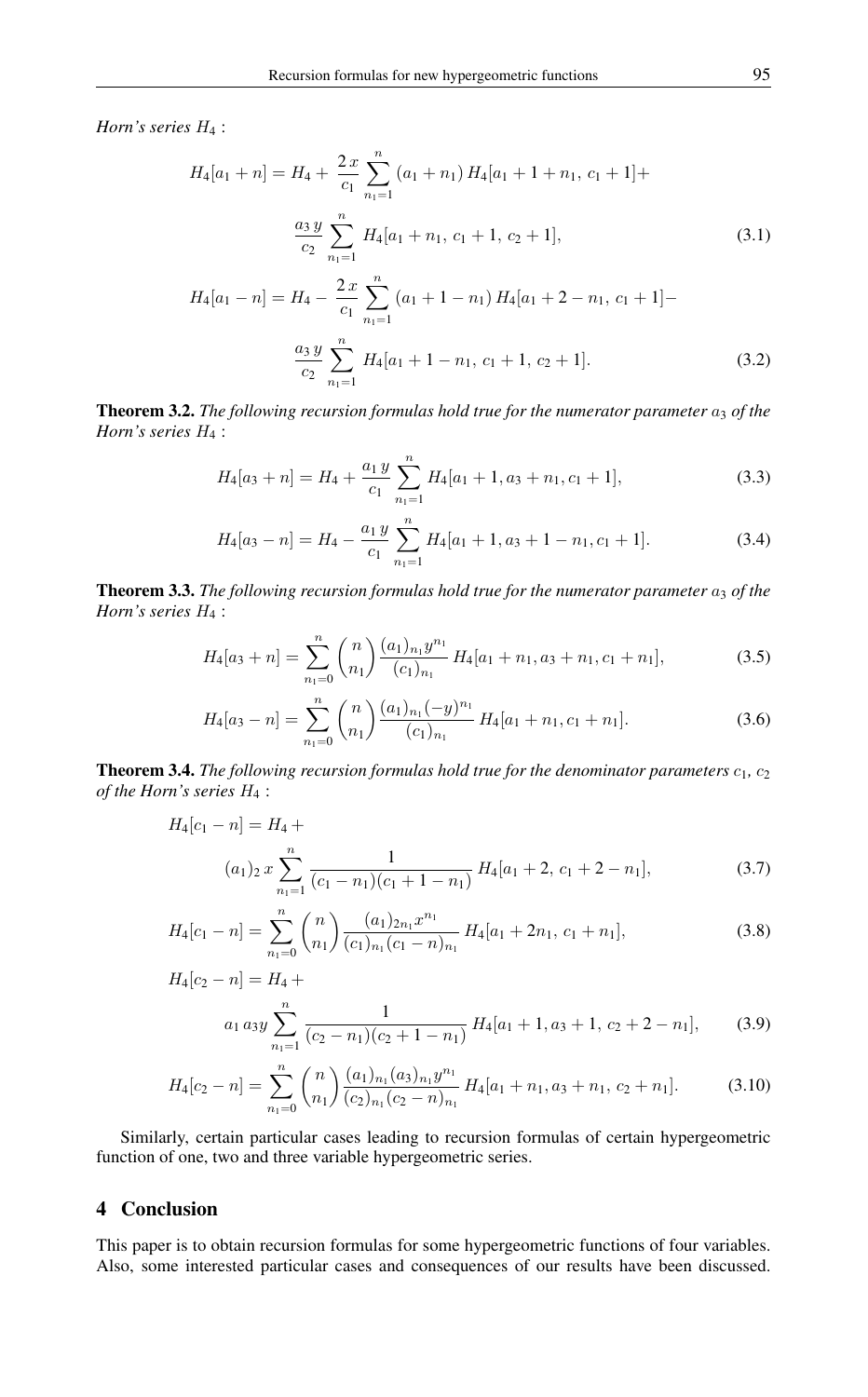Within such a context, new hypergeometric functions of four variables structures emerge with wide possibilities of applications in physics and engineering. Therefore, the results of this work are variant, significant and so it is interesting and capable to develop its study in the future.

### **Declarations**

#### Data availability:

The data used to support the findings of this study are available from the corresponding author upon request.

#### Competing interests:

The authors declare that they have no competing interests.

#### Authors' contributions:

All authors contributed equally and significantly in writing this article. All authors read and approved the final manuscript.

### Funding:

This work does not receive any external funding.

### Acknowledgments:

The authors are grateful to the Editor and Reviewers(s) for nice comments and suggestions helping to improve the paper.

### <span id="page-15-0"></span>References

- <span id="page-15-2"></span>[1] S. Abreu, R. Britto, C. Duhr, E.Gardi, J. Matthew, *From positive geometries to a coaction on hypergeometric functions*, Journal of High Energy Physics, 2(2020), 1-45.
- <span id="page-15-3"></span>[2] S.I. Bezrodnykh, *Analytic continuation of Lauricella's functions,*  $F_A^{(N)}$ ,  $F_B^{(N)}$  and  $F_D^{(N)}$ , Integral Transforms and Special Functions, 31(2020), 921-940.
- <span id="page-15-4"></span>[3] S.I. Bezrodnykh, Horn's hypergeometric functions with three variables, Integral Transforms and Special Functions, 32(2021), 207-223.
- <span id="page-15-5"></span>[4] Y.A. Brychkov, N. Saad, On some formulas for the Appell function  $F_2(a, b, b'; c, c'; w; z)$ , Integral Transforms and Special Functions, 25(2014), 111-123.
- <span id="page-15-6"></span>[5] A. Saboor, G. Rahman, H. Ali, K.S. Nisar, T. Abdeljawad, *Properties and Applications of a New Extended Gamma Function Involving Confluent Hypergeometric Function*, Journal of Mathematics, vol. 2021, Article ID 2491248, 12 pages, 2021.
- <span id="page-15-7"></span>[6] L.C. Andrews, *Special Functions for Engineers and Applied Mathematicians*, Macmillan Publishing Company, New York, 1985.
- <span id="page-15-8"></span>[7] L. Bers, *Mathematical Aspects of Subsonic and Transonic Gas Dynamics*, Wiley, New York, 1958.
- <span id="page-15-12"></span>[8] M.G. Bin-Saad, J.A. Younis, *On connections between certain class of new quadruple and known triple hypergeomtric series*, Tamap Journal of Mathematics and Statistics. Volume 2019.
- <span id="page-15-13"></span>[9] H. Exton, Multiple Hypergeometric Functions and Applications, Halsted Press, New York, London, Sydney and Toronto, 1976.
- <span id="page-15-10"></span>[10] J.C. Jaeger, H.R. Hulme, The internal conversion of Gamma rays with the production of electrons and positrons, Proceedings of the Royal Society of London A, 148(1935), 708-728.
- <span id="page-15-9"></span>[11] G. Lohöfer, Theory of an electromagnetically deviated metal sphere. I: Absorbed power, SIAM J. Appl. Math., Vol. 49, 567-581, 1989.
- <span id="page-15-14"></span>[12] S. Mubeen, S. Shah, G. Rahman, Kottakkaran S. Nisar, T. Abdeljawad, *Some Generalized Special Functions and their Properties*, Advances in the Theory of Nonlinear Analysis and its Application 6(2022), pp.45-65.
- <span id="page-15-11"></span>[13] P.O.M. Olsson, A hypergeometric function of two variables of importance in perturbation theory I and II, Arkiv for Fysik 30(1965), 187-191, ibid. 29(1965), 459-465.
- <span id="page-15-1"></span>[14] S.B. Opps, N. Saad, H.M. Srivastava, Recursion formulas for Appell's hypergeometric function  $F_2$  with some applications to radiation field problems, *Appl. Math. Comput.* 207 (2009), pp. 545-558.